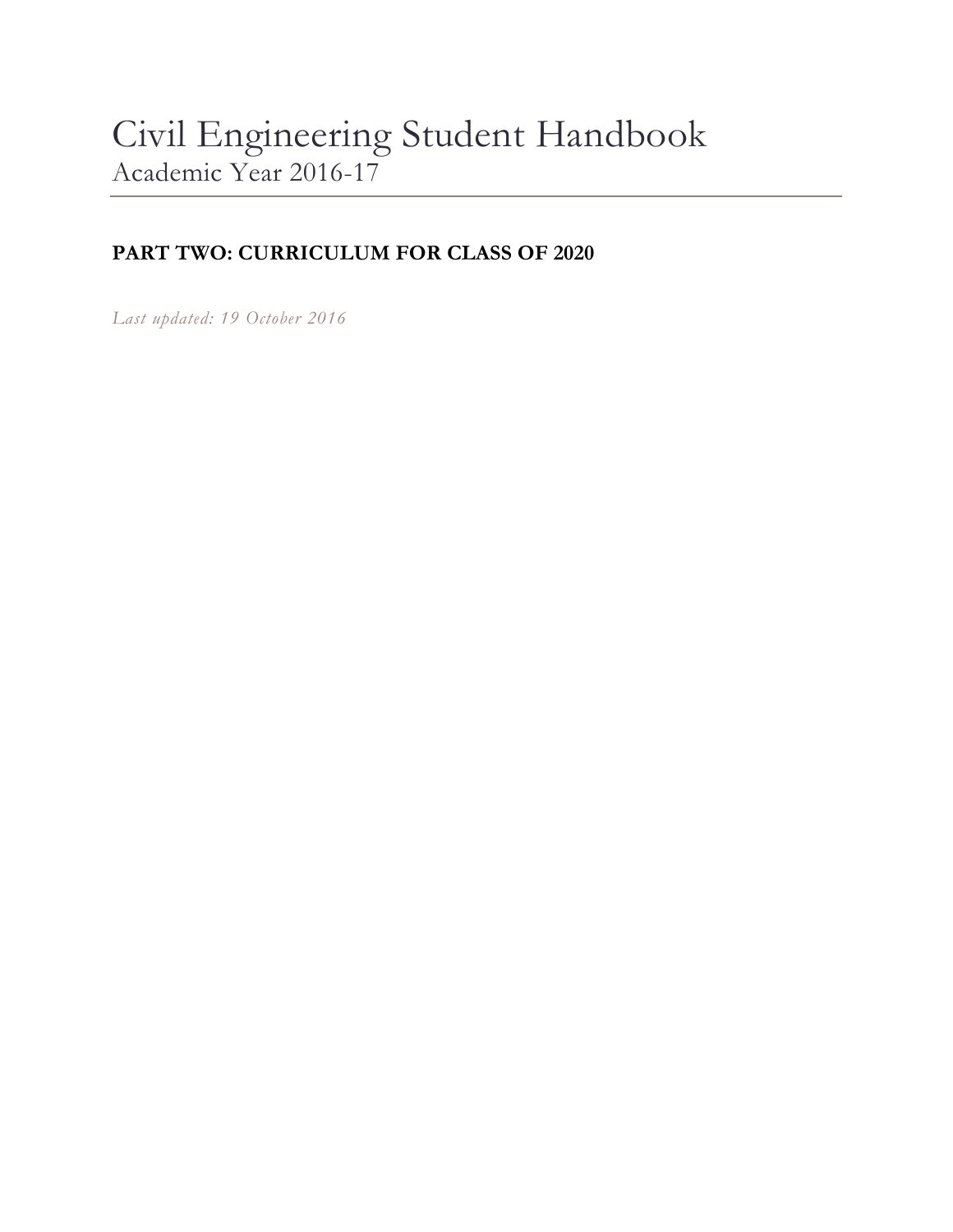**VILLANOVA UNIVERSITY - COLLEGE OF ENGINEERING**

| <b>EGR</b> |             | 1200 Egr Interdisciplinary Project I | 3              | <b>EGR</b> | 1205 | Egr Interdisciplinary Project II         |    |
|------------|-------------|--------------------------------------|----------------|------------|------|------------------------------------------|----|
| <b>MAT</b> |             | 1500 Calculus I                      | 4              | <b>MAT</b> | 1505 | Calculus II                              | 4  |
| <b>CHM</b> |             | 1151 General Chemistry I             | 4              | <b>CHM</b> | 1156 | General Chemistry II for Egr             | 4  |
| <b>CHM</b> |             | 1103 General Chemistry Lab I         |                | PHY        | 2400 | <b>Physics I Mechanics</b>               | 3  |
| <b>ACS</b> |             | 1000 Ancients                        | 3              | <b>ACS</b> | 1001 | Moderns                                  | 3  |
| <b>THL</b> |             | 1000 Faith, Reason, and Culture      | 3              |            |      |                                          |    |
|            |             |                                      | 18             |            |      |                                          | 17 |
|            |             |                                      |                |            |      |                                          |    |
| <b>CEE</b> |             | 2105 Mechanics I: Fund. Behavior *   | 4              | <b>CEE</b> | 2106 | Mech II: Material Behavior *             | 4  |
| CEE        |             | 2604 Civil Engineering Fundamentals  | 3              | <b>CEE</b> | 2211 | <b>Transportation Engineering</b>        | 3  |
| <b>CEE</b> |             | 2805 Geology for Engineers           | 3              | <b>CEE</b> | 2311 | <b>Environmental Engr Science</b>        | 3  |
| <b>MAT</b> |             | 2500 Calculus III                    | $\overline{4}$ | <b>MAT</b> | 2705 | Diff Equation with Linear Alg            | 4  |
|            |             | <b>Humanities Elective ****</b>      | 3              |            |      | Math/Science Elective ****               | 3  |
|            |             |                                      | 17             |            |      |                                          | 17 |
|            |             |                                      |                |            |      |                                          |    |
| <b>CEE</b> |             | 3107 Mechanics III: Fluid Behavior * | 4              | <b>CEE</b> | 3801 | Soil Mechanics                           | 3  |
| CEE        |             | 3401 Structural Analysis             | 3              | <b>CEE</b> | 3901 | Soil Mechanics Lab                       |    |
| <b>CEE</b> | 3321        | Water & Wastewater Treatment         | 3              | <b>CEE</b> | 3511 | Hydraulic Egr & Hydrology                | 3  |
| <b>CEE</b> | 3921        | <b>Environmental Egr Lab</b>         |                | <b>CEE</b> | 3913 | Hydraulic Eqr & Hydrology Lab            |    |
| <b>CEE</b> |             | 3705 Engineering Economics           | 3              | <b>CEE</b> | 3950 | <b>Graphical Communications</b>          |    |
|            |             | Ethics Elective ****                 | 3              | <b>CEE</b> | 3402 | Structural Steel Design (or CEE 4404 **) | 3  |
|            |             |                                      |                |            |      | Theology/Philosophy Elective ****        | 3  |
|            |             |                                      | 17             |            |      |                                          | 15 |
|            |             |                                      |                |            |      |                                          |    |
| <b>CEE</b> |             | 4xxx CEE Senior Electives (3 of 5):  | 3              | <b>CEE</b> | 4606 | CEE Capstone Design Project              | 3  |
| <b>CEE</b> |             | 4xxx CEE 4224 or 4226 ***, CEE 4331, | 3              |            |      | <b>Upper THL Elective ****</b>           | 3  |
| <b>CEE</b> | <b>4xxx</b> | CEE 4404 **, CEE 4521, CEE 4801      | 3              |            |      | Social Science Elective ****             | 3  |
| <b>CEE</b> |             | 4601 CEE Professional Practice       | 3              |            |      | Free Elective ****                       | 3  |
|            |             |                                      |                |            |      |                                          |    |

Free Elective \*\*\*\* **3** 3<br> **15** 15

**15 15**

## **BACHELOR OF SCIENCE IN CIVIL ENGINEERING**

**CLASS OF 2020 TOTAL = 131 credits**

\* Mechanics courses (CEE 2105, CEE 2106, and CEE 3107) may be satisfied by alternative paths. See separate sheet for specific details.

\*\* CEE 4404 may be used in place of CEE 3402 requirement listed in Junior Spring, if CEE 4404 is not used as a CEE Senior Elective.

\*\*\* Either CEE 4424 or CEE 4226 (but not both) may be used as a CEE Senior Elective. If both are taken, one may be used as a Technical Elective.

\*\*\*\* Electives may be taken in any order.

**Updated 10/19/16**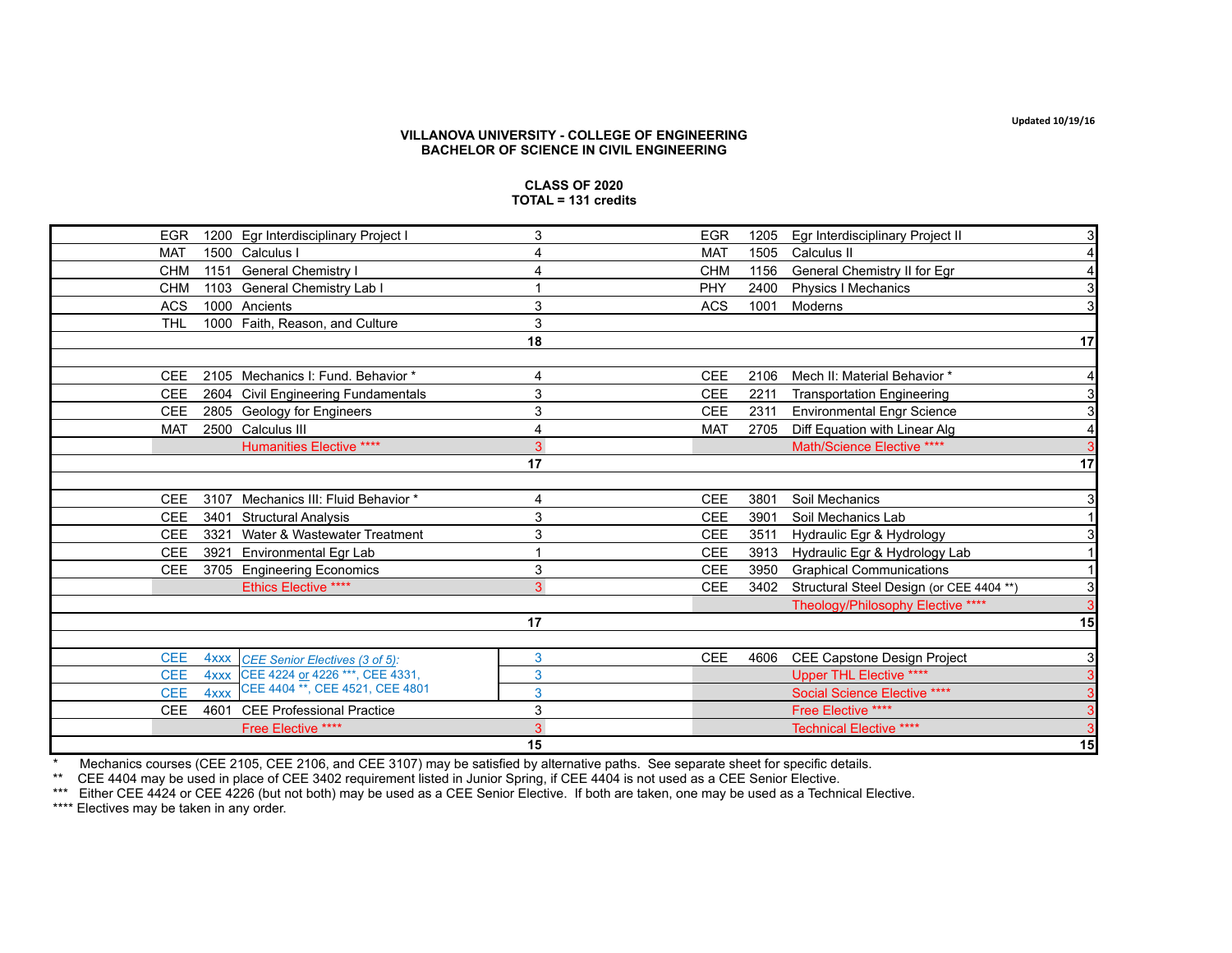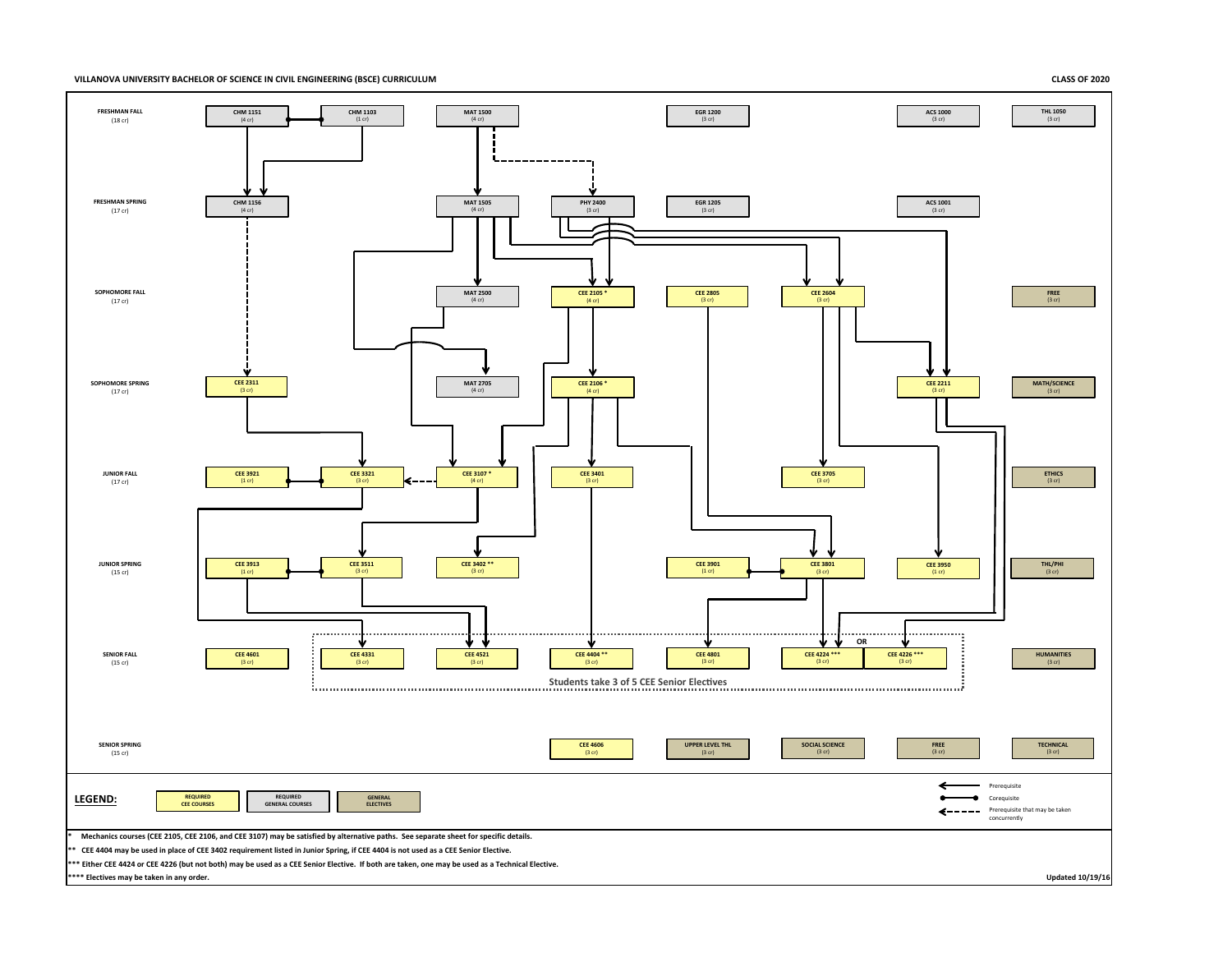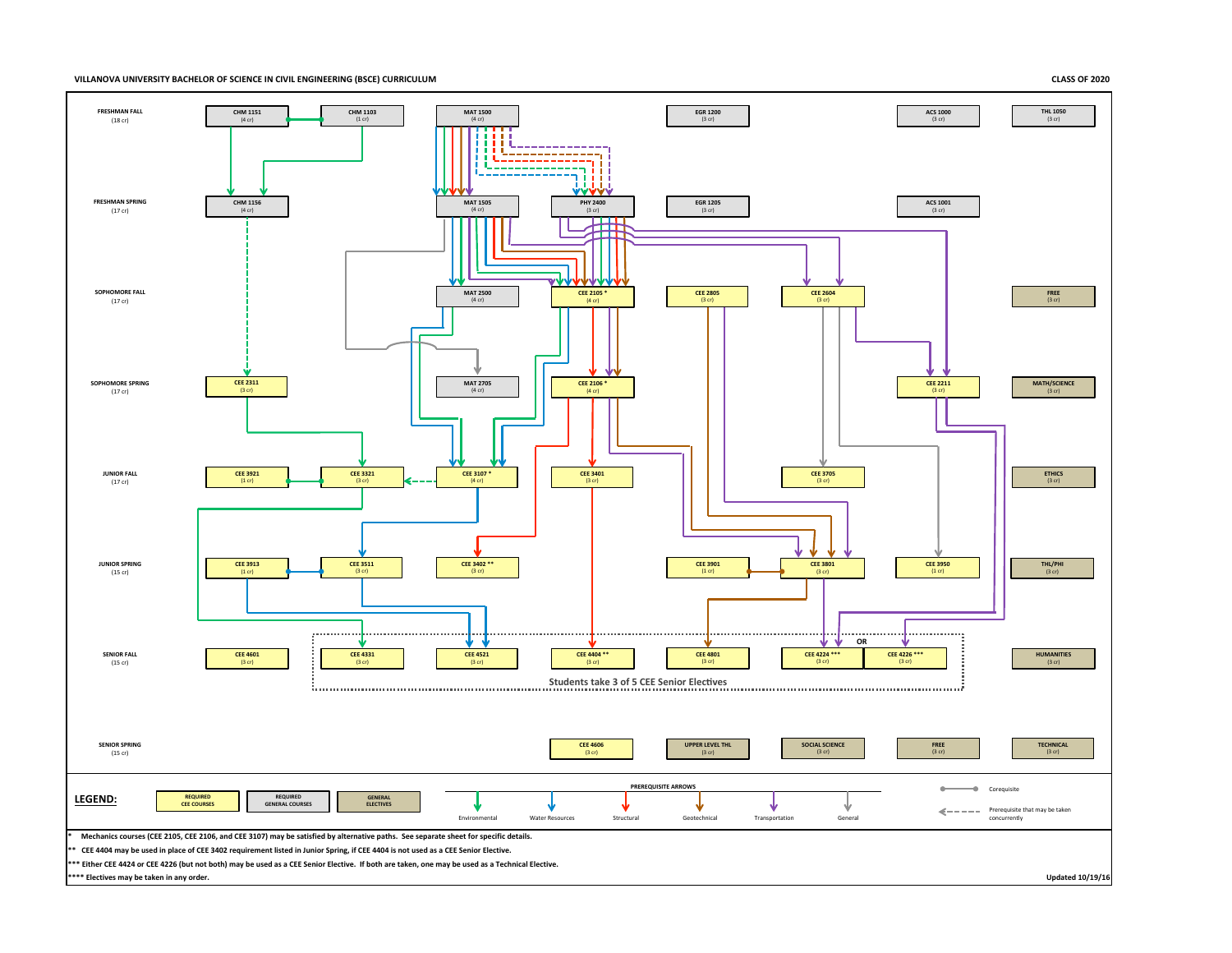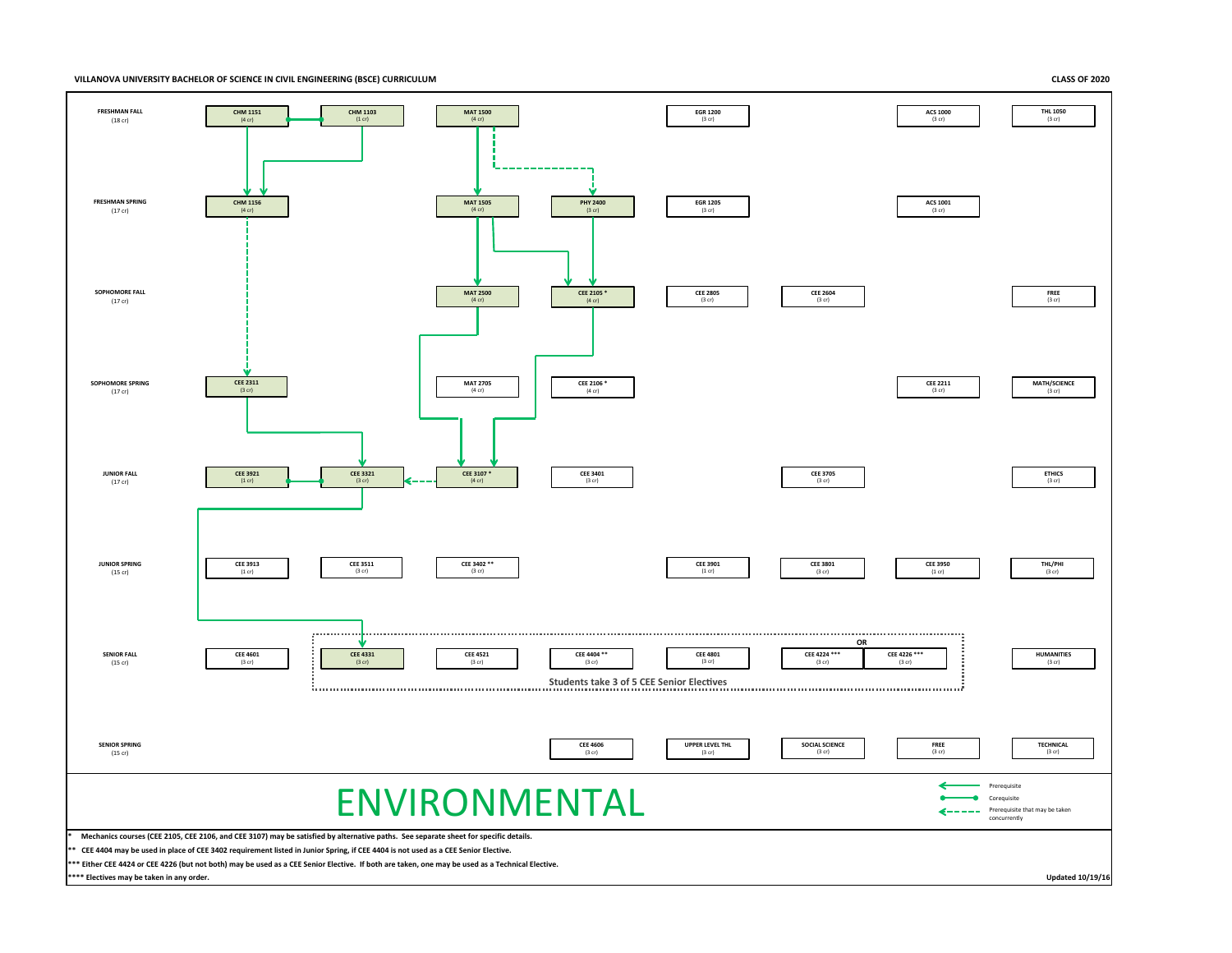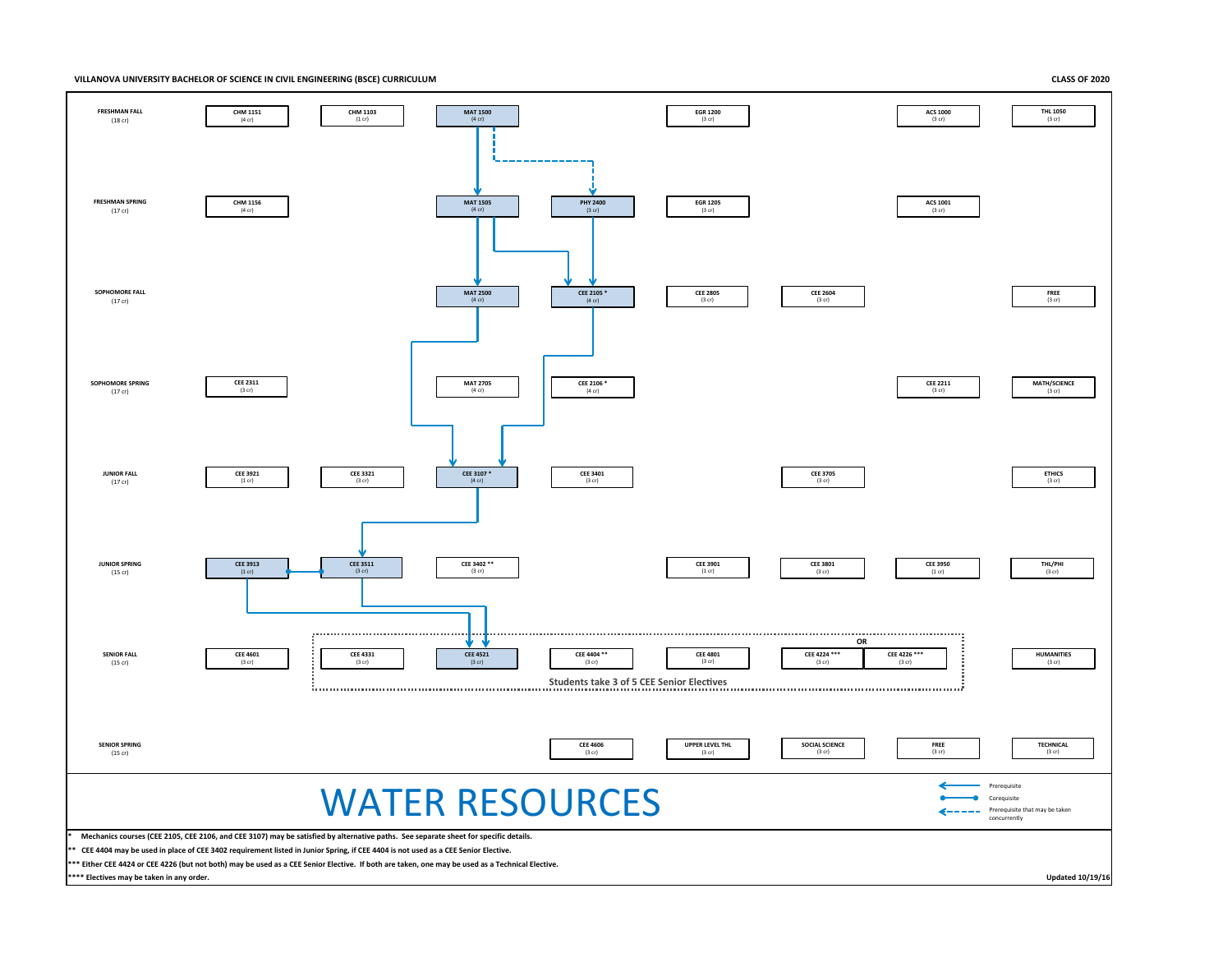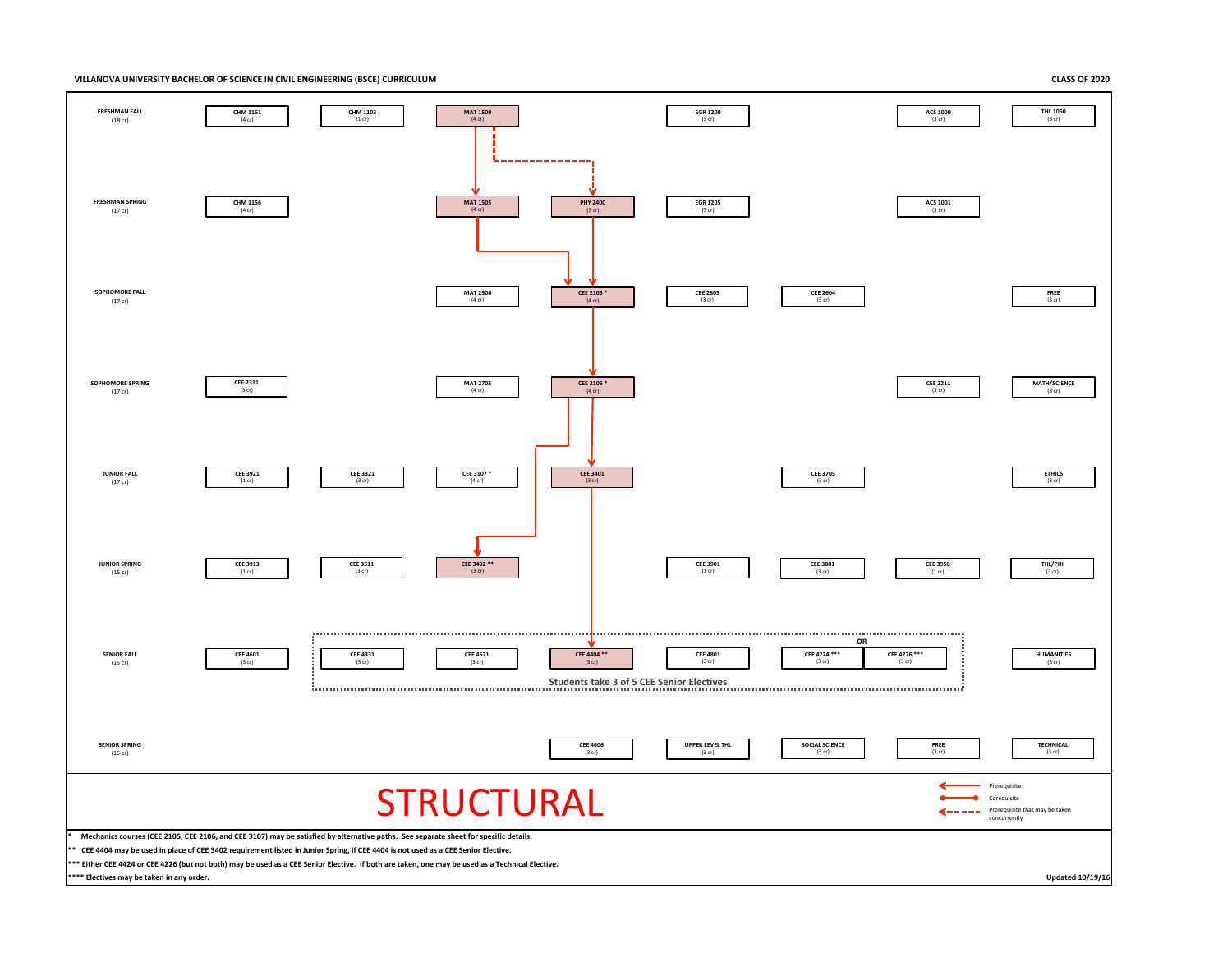